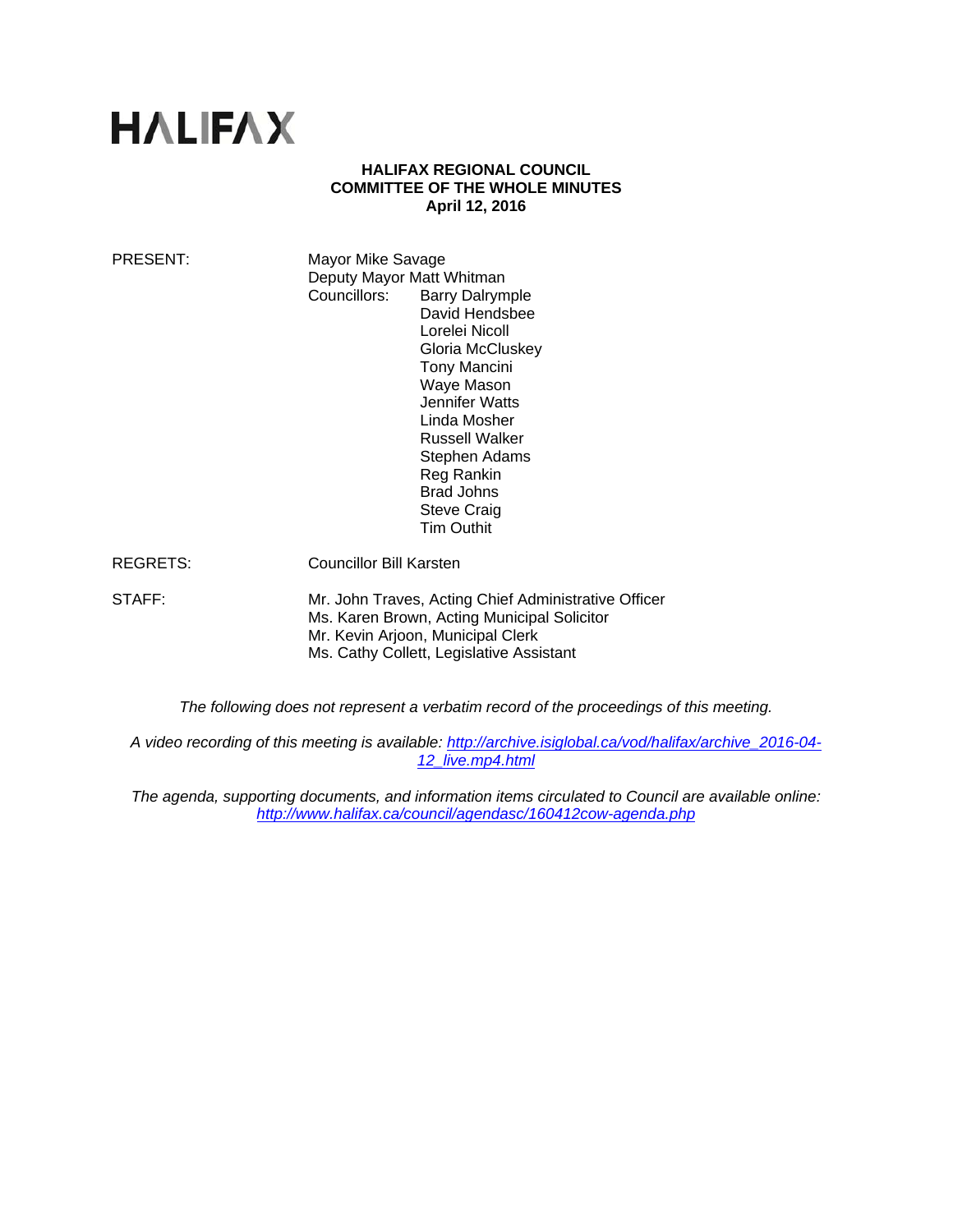*The meeting was called to order at 10:02 a.m., and recessed at 12:04 p.m. Committee of the Whole reconvened in at 1:01 p.m. Committee of the Whole adjourned at 2:56 p.m.*

# **1. CALL TO ORDER**

Mayor Savage called the meeting to order at 10:02 a.m.

# **2. APPROVAL OF THE MINUTES – NONE**

# **3. Halifax Transit Moving Forward Together Plan**

MOVED by Councillor McCluskey, seconded by Councillor Mosher

## **THAT Mr. Wilson of the Amalgamated Transit Union be permitted to address the Committee of the Whole following the Staff presentation.**

# **MOTION PUT AND PASSED.**

The following was before the Committee of the Whole:

- A Transportation Standing Committee report dated March 29, 2016 with attached Staff Report dated March 9, 2016
- A Staff Presentation dated April 12, 2016
- An Omissions/Clarifications page from Halifax Transit Staff
- Janice Evans, Allison Graham, It's More than Buses, Fusion Halifax, Ecology Action Centre, Planning and Design Centre, The Village on Main), Andrew Inch, Iman Badawi, Nathan Brett, Amina Khan, Maria Koutovenko, Leslee Mansour, Vangie Sadler, Kevin Priest, Marguerite McMillan, Gregory Murray, Shalom Mandaville, Kathryn Hull, Jim Payne, Paul MacKinnon, Azza Badawi, Joy Woolfrey, Ronald Yhap, Don and Janice Lindsay, Donna and Bruce Gaudet, Don Doiron, Dawn House and Christopher Clark, Hilda and J. Stuart Grossert, Nancy Conrad, Vancessa Fitzgerald, Centrecorp Management Services Limited, Peter Secord, and Julie Fraser,.
- A map circulated at the beginning of the meeting by Councillor Hendsbee
- A handout from Councillor Mancini "Summary of Main Street Dartmouth Issues and Proposals"

Mr. Dave Reage and Ms. Patricia Hughes provided a presentation addressing the Moving Forward Together Plan.

The Chair invited Mr. Ken Wilson, president of the ATU, to address the Council.

Mr. Wilson thanked the Council for allowing him to speak. He commented that the Moving Forward Together Plan presents a number of issues. As he explained, one of the four principles of the plan is to increase the proportion of resources to high service areas; however, this has already been done. Mr. Wilson commented that the principle of a simple, transfer-based network is a problem because there is not yet the infrastructure for this. He continued that Halifax Transit would lose ridership if the new plan goes forward and that it does not make sense to change the plan based on outdated data when the forthcoming increased technology will provide updated data in the near future. Mr. Wilson commented on the importance of including operators in the discussion regarding transit plans. He reminded Council that reducing bus service will also reduce Access A Bus service and outlined a number of other route changes that he believed were inadvisable.

MOVED by Councillor Rankin, seconded by Councillor Mason

**That Committee of the Whole Recommend that Halifax Regional Council:** 

**1. Approve the 2016/2017 Halifax Transit Annual Service Plan;**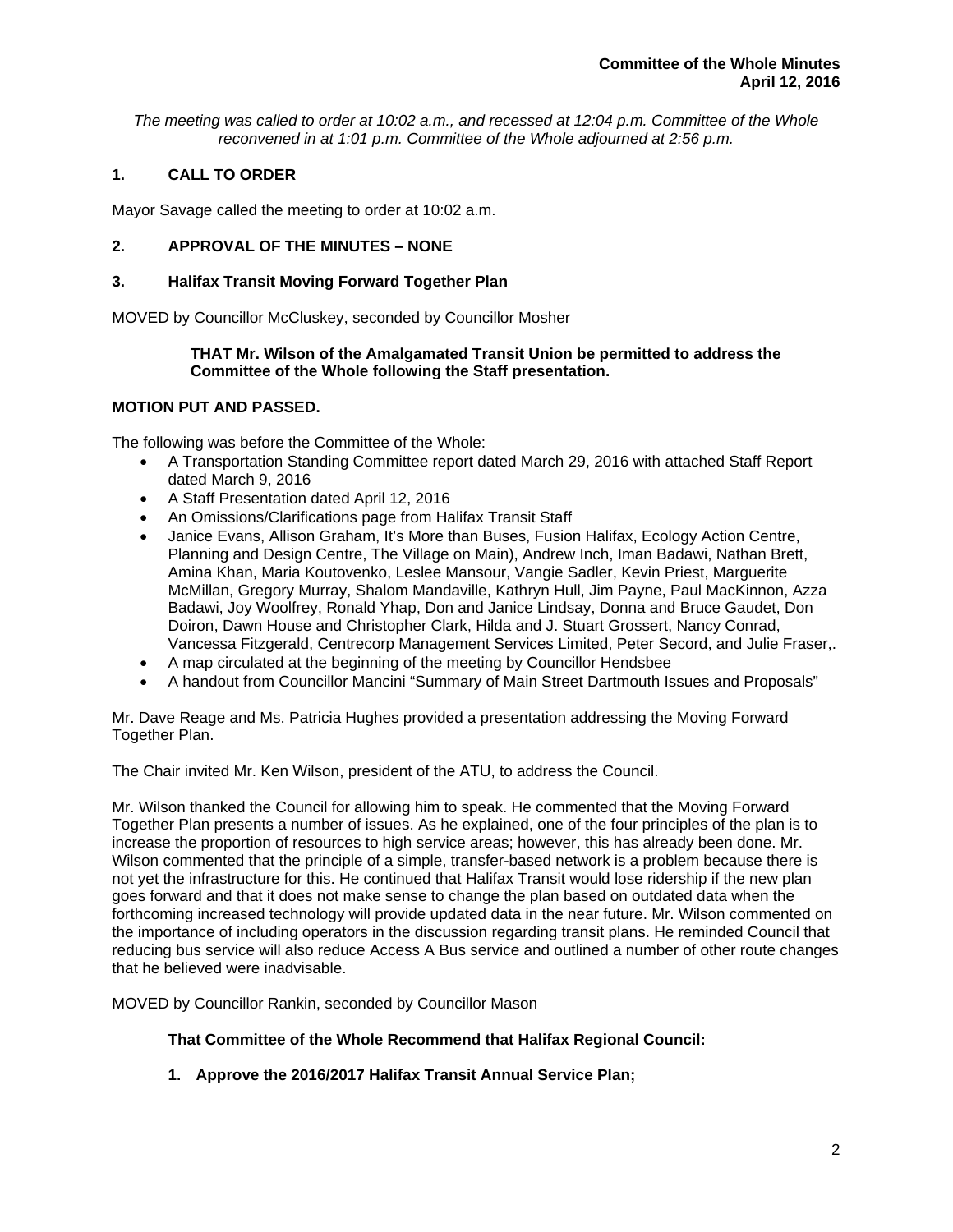- **2. Approve the Moving Forward Together Plan as the strategic direction for the growth and development of the Halifax Transit network, with the following corrections (and as outlined in the handout entitled "Omissions/Clarifications to Plan"):** 
	- **a) Amend the Route 1 Spring Garden description found in Attachment A, Appendix B, page B1 to reflect two way transit service on Gottingen Street, as shown on map in Appendix A;**
	- **b) Amend the Route 4 Lacewood description found in Attachment A, Appendix B, page B2 to reflect routing as shown on map in Appendix A;**
	- **c) Remove Table 6 Level of Service Guidelines found on Attachment A, Section 3.6, page 45; and**
	- **d) Include a new table to summarize the service spans and frequencies of ferry routes on Attachment A, Appendix D, page D-1.**
- **3. Approve the Moving Forward Principles as the guiding principles for Halifax Transit over the life of the Moving Forward Together Plan;**
- **4. Direct staff to prepare for implementation of the future transit network as described in the Plan and Appendix A Network Maps (attachment B of the staff report dated March 9, 2016); and**
- **5. Adopt the Performance Measures, including the Ridership Guidelines, as described in Part 6 of the Moving Forward Together Plan (attachment B of the staff report dated March 9, 2016).**

The Committee of the Whole agreed that the Moving Forward Together Plan should be approved as presented and that any amendments would require a staff report before any action is taken. Committee members thanked staff for their hard work on the plan and discussed the importance of finding a balance in meeting the needs of citizens and operating an efficient and effective transit system.

Councillor Johns noted the cultural and historical importance of Lucasville and indicated that transit service should be extended to this community. He indicated that he would bring forward a motion regarding transit routes to Lucasville later on in the meeting.

Responding to questions of clarification from Councillor Adams, Ms. Hughes explained that Access A Bus services do run in parallel with conventional transit services.

MOVED by Councillor Mason, seconded by Councillor Watts the motion be amended as follows:

**THAT staff be directed to prepare a supplemental report, outlining options, financial and operational implications on** o**ptions providing the residents of Eastern Passage/Cow Bay transit service to Cole Harbour and possibly continuing to Portland Hills terminal.** 

#### **MOTION TO AMEND PUT AND PASSED.**

MOVED by Councillor Adams, seconded by Councillor Mosher the motion be amended as follows:

#### **THAT staff be directed to prepare a supplemental report, outlining options, financial and operational implications on leaving the Purcell's Cove bus route 15 service as is.**

## **MOTION TO AMEND PUT AND PASSED.**

MOVED by Councillor Dalrymple, seconded by Councillor Hendsbee the motion be amended as follows:

**THAT staff be directed to prepare a supplemental report, outlining options, financial and operational implications on extending one small portion of the airport route (320), to come into the community of Fall River as part of its regular route.** 

# **MOTION TO AMEND PUT AND PASSED.**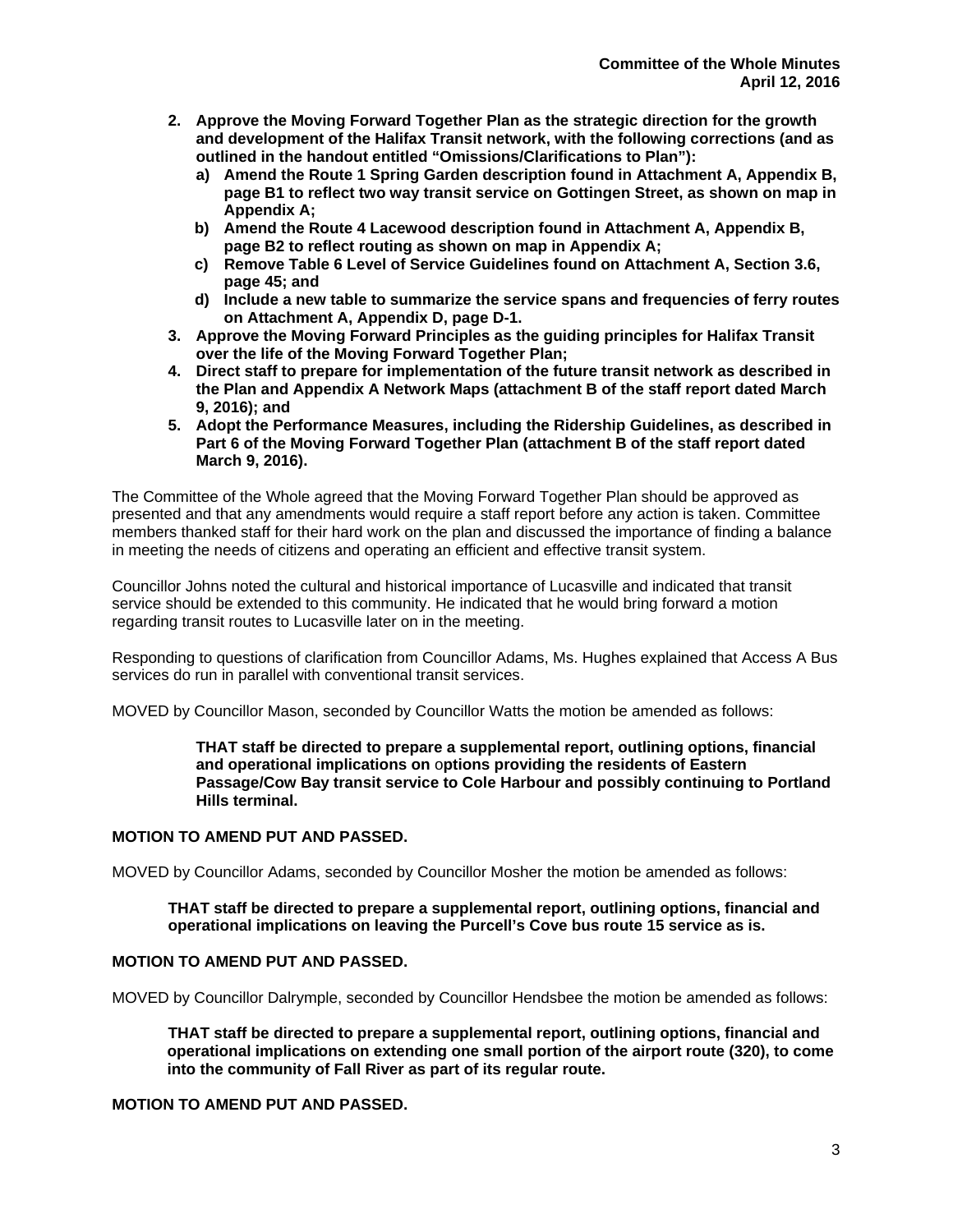MOVED by Councillor Dalrymple, seconded by Deputy Mayor Whitman the motion be amended as follows:

**THAT staff be directed to prepare a supplemental report, outlining options, financial and operational implications on considering that Route 55 be extended and that the following options be evaluated:** 

- **i) Extend Route 55 to the community of Waverly and return.**
- **ii) Extend Route 55 through Waverly to the Fall River Park and Ride.**
- **iii) Extend Route 55 through Waverly to Sackville Terminal on Cobequid Road**

#### **MOTION TO AMEND PUT AND PASSED.**

MOVED by Councillor Nicoll, seconded by Councillor Hendsbee the motion be amended as follows:

**THAT staff be directed to prepare a supplemental report, outlining options, financial and operational implications on the proposed link into Cole Harbour being implemented prior to 2021.** 

#### **MOTION TO AMEND PUT AND PASSED.**

MOVED by Councillor Hendsbee, seconded by Deputy Mayor Whitman the motion be amended as follows:

**THAT staff be directed to prepare a supplemental report, outlining options, financial and operational implications on having the route number associated with the bus routes in North Preston and Cherry Brook remain as is.** 

#### **MOTION TO AMEND AND PASSED.**

MOVED by Councillor Hendsbee, seconded by Deputy Mayor Whitman the motion be amended as follows:

**THAT staff be directed to prepare a supplemental report, outlining options, financial and operational implications on considering the proposed alternative Route 370 (Porters Lake) as identified in the Map distributed by Councillor Hendsbee at the Committee of the Whole meeting on April 12, 2016.** 

#### **MOTION TO AMEND PUT AND PASSED.**

**The Committee of the Whole recessed at 12:04 p.m.** 

#### **The Committee of the Whole reconvened at 1:01 p.m.**

The Committee of the Whole discussed the important role ferries play in the HRM transit network and the need for more accessible methods of transit in HRM.

MOVED by Councillor Craig, seconded by Councillor Outhit

#### **THAT changes to conventional routes do not decrease Access A Bus services.**

Mr. Reage explained that no changes to Access A Bus will happen before the report on Access A Bus comes forward.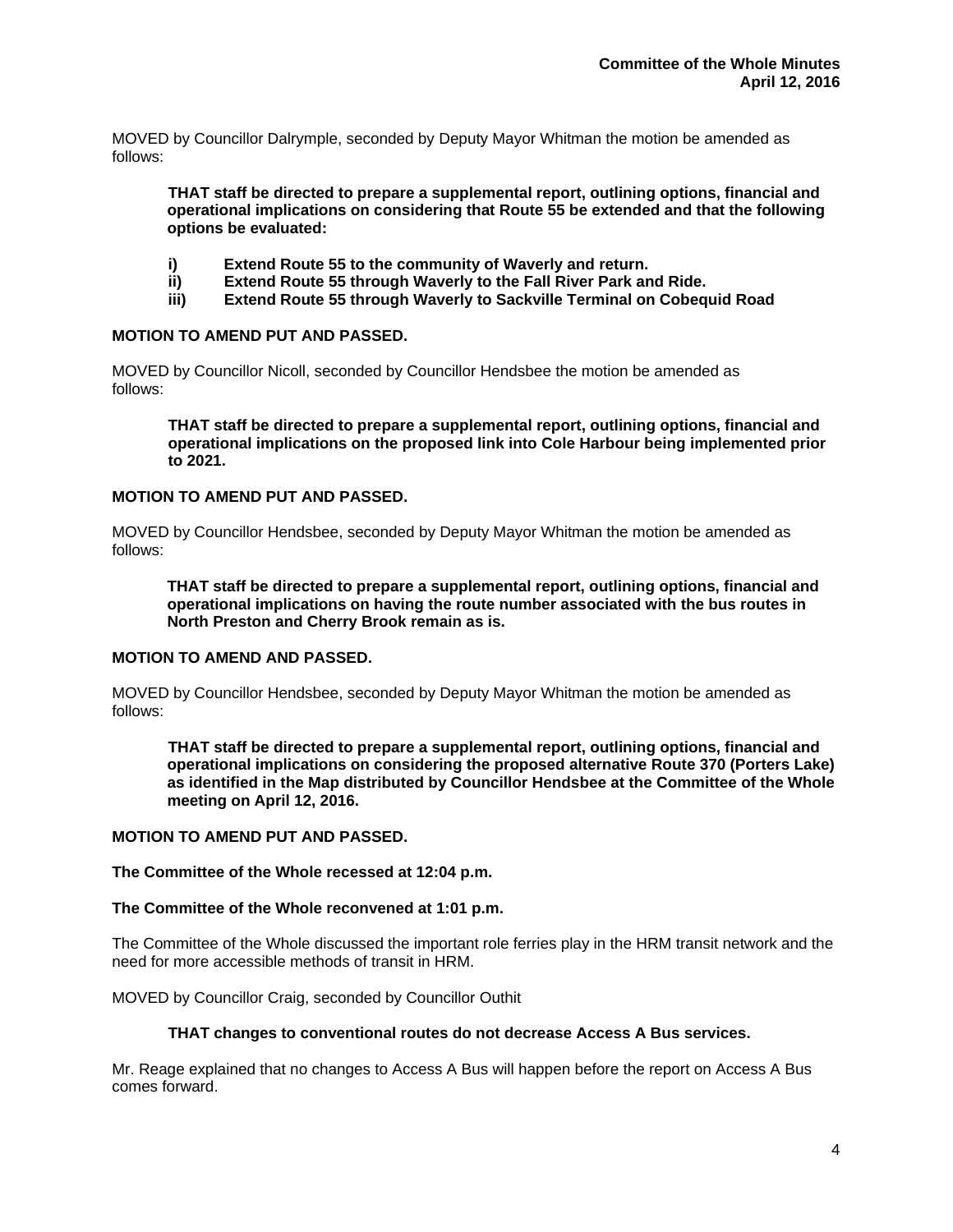Mr. Traves, Acting Chief Administrative Officer (CAO), commented that it would be better to consider accessible transit as a whole at this time.

#### **Subsequent to this information, the mover agreed to withdraw the motion.**

MOVED by Councillor Mosher, seconded by Deputy Mayor Whitman the motion be amended as follows:

**THAT staff be directed to prepare a supplemental report, outlining options, financial and operational implications on the existing 6 Quinpool route being retained as is.** 

## **MOTION TO AMEND PUT AND PASSED.**

MOVED by Deputy Mayor Whitman, seconded by Councillor Dalrymple the motion be amended as follows:

**THAT staff be directed to prepare a supplemental report, outlining options, financial and operational implications on extending the Hammonds Plains Busses to Tantallon and Tantallon busses to Hammonds Plains, Peggy's Cove and Hubbards.** 

#### **MOTION TO AMEND PUT AND PASSED**.

MOVED by Councillor Outhit, seconded by Councillor Craig the motion be amended as follows:

**THAT staff be directed to prepare a supplemental report, outlining options, financial and operational implications on the proposed route 93 (Bedford), which goes through the Nottingham Community, determine how it could be expanded to service residents in the area surrounding the Sunnyside mall and Bedford Place Mall.** 

#### **MOTION TO AMEND PUT AND PASSED.**

Mayor Savage vacated the Chair and addressed the Committee of the Whole. He commented that the new transit plan has been the subject of public consultation since he was elected and that the transit plan will have a huge impact on communities. He noted that both staff and Councillors are working hard towards making the plan the best it can be and that, overall, this is a positive process.

Referring to Appendix A outlining the routes which are to be removed it was MOVED by Councillor Adams, seconded by Councillor Mosher the motion be amended as follows:

 **THAT staff be directed to prepare a supplemental report, outlining options, financial and operational implications on whether the Sambro Community Transit Route 402 could be removed.** 

#### **MOTION TO AMEND PUT AND PASSED.**

MOVED by Councillor Mason, seconded by Councillor Watts the motion be amended as follows:

**THAT staff be directed to prepare a supplemental report, outlining options, financial and operational implications on continuing with proposed #10 on the current route #10 on Inglis and Beaufort.** 

# **MOTION TO AMEND PUT AND PASSED.**

MOVED by Councillor Mason, seconded by Councillor Watt the motion be amended as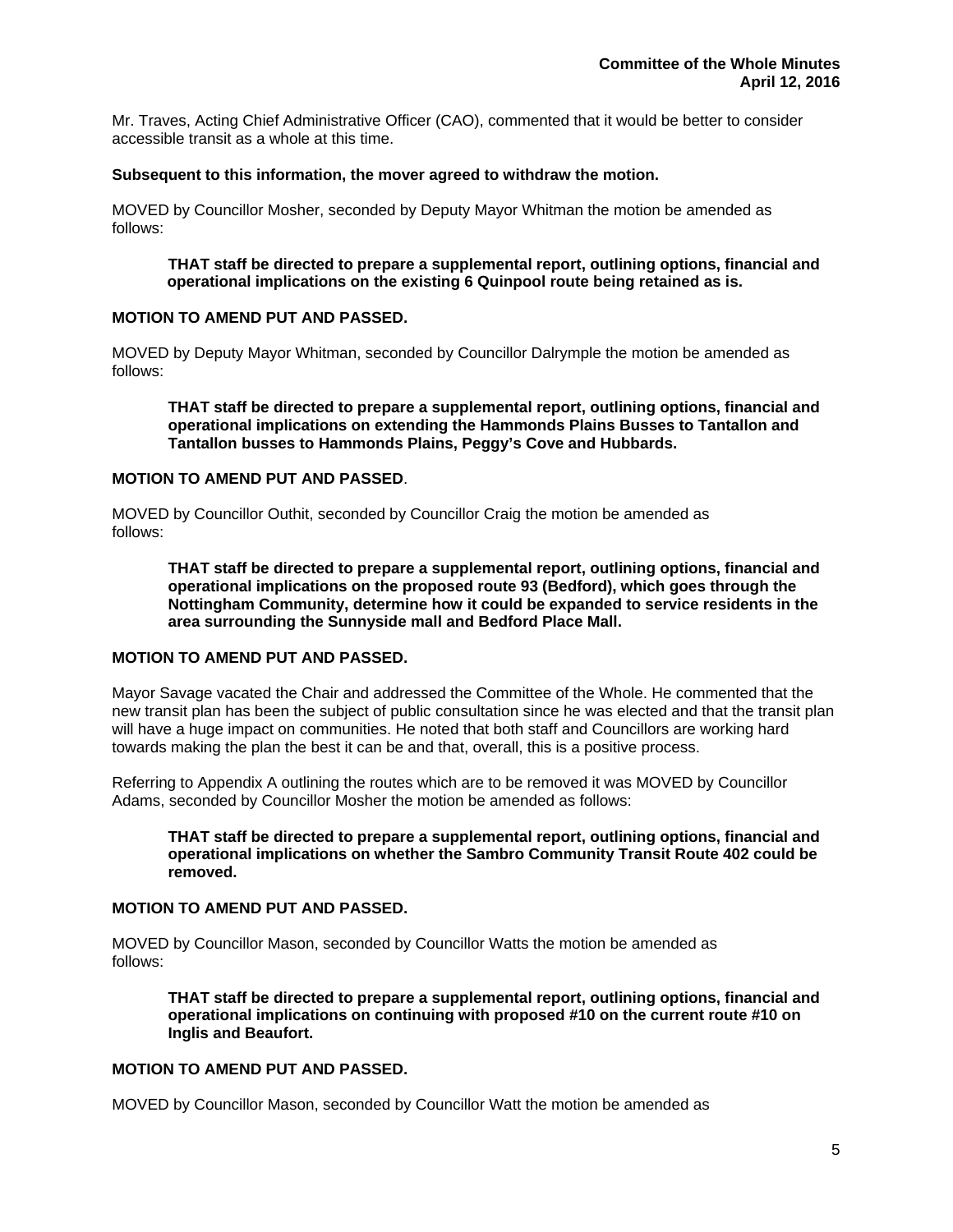follows:

**THAT staff be directed to prepare a supplemental report, outlining options, financial and operational implications on extending local bus service, such as proposed route 24, to provide service to the Joseph Howe Manor, the seniors residence located at 5515 Victoria Road.** 

## **MOTION TO AMEND PUT AND PASSED.**

MOVED by Councillor Mancini, seconded by Councillor Hendsbee the motion be amended as follows:

 **THAT staff be directed to prepare a supplemental report, outlining options, financial and operational implications on considering the detailed report submitted by the Main Street BID as distributed at the COW meeting of April 12, 2016, with respect to adopting its recommendation for Route 63, 68, Route 55, and Route 401.** 

#### **MOTION TO AMEND WAS PUT AND PASSED.**

MOVED by Councillor Mancini, seconded by Councillor Mason the motion be amended as follows:

**THAT staff be directed to prepare a supplemental report, outlining options, financial and operational implications on considering the Greater Burnside Business Association communication from April 8, 2016 to not locate the bus terminal at Wright Avenue and Akerley Blvd. and locate it at or near the Dartmouth 4 pad.** 

# **MOTION TO AMEND PUT AND PASSED.**

MOVED by Councillor Mancini, seconded by Councillor McCluskey the motion be amended as follows:

 **THAT staff be directed to prepare a supplemental report, outlining options, financial and operational implications on directing staff to amend (or add) so there is a corridor route running North South in Dartmouth connecting Burnside, Highfield Terminal, Bridge Terminal, Downtown Dartmouth and Woodside, to improve regional connections to these locations and also make it easier to travel within Dartmouth.** 

## **MOTION TO AMEND PUT AND PASSED.**

MOVED by Councillor McCluskey, seconded by Councillor Mancini the motion be amended as follows:

**THAT staff be directed to prepare a supplemental report, outlining options, financial and operational implications on extending services for routes associated with the service industry (downtown areas – Scotia Square/Alderney Gate) and Dartmouth Crossing to coinside with working hours.** 

#### **MOTION TO AMEND PUT AND PASSED.**

MOVED by Councillor Mosher, seconded by Councillor Adams the motion be amended as follows:

**THAT staff be directed to prepare a supplemental report, outlining options, financial and operational implications on the existing route 5 which becomes 26 Springvale Avenue continue to travel past Mumford to downtown and not terminate at the Mumford Terminal.** 

# **MOTION TO AMEND PUT AND PASSED.**

Councillor Craig indicated that he would like to address public engagement.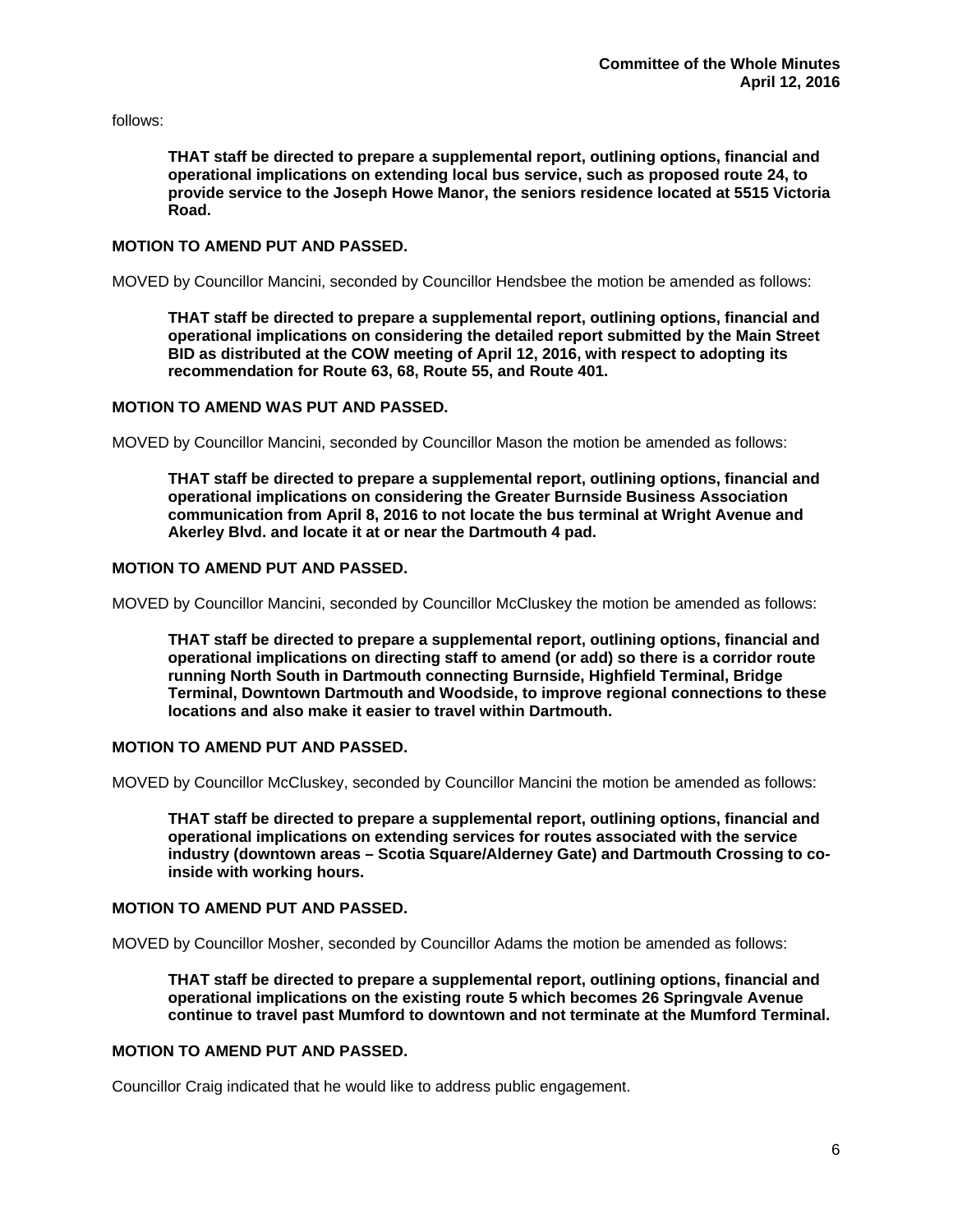MOVED by Councillor Craig, seconded by Councillor Outhit the motion be amended as follows:

#### **THAT a staff be directed to prepare a report on how a public engagement model could be instated for Transit that contains some form of Committee feedback.**

The Municipal Solicitor and the Acting CAO explained that this is a separate matter from the Moving Forward Together Plan and should be addressed at another time.

Councillor Hendsbee suggested that this would be better addressed at the Transportation Standing Committee.

#### **Based on this information, the mover agreed to withdraw the motion for the time being.**

MOVED by Councillor Johns, seconded by Deputy Mayor Whitman the motion be amended as follows:

**THAT staff be directed to prepare a supplemental report, outlining options, financial and operational implications on the history of transit services (planned and actual) to the community of Lucasville, including past budget commitments and changes to the transit boundaries, including options on how to extend conventional service to the community, present options to provide a peak time service to Lucasville community and include any financial commitments Halifax Transit could commit to provide the alternate service.**

## **MOTION TO AMEND PUT AND PASSED.**

MOVED by Deputy Mayor Whitman, seconded by Councillor Mason the motion be amended as follows:

**THAT staff be directed to prepare a supplemental report, outlining options, financial and operational implications on identifying other local routes in the proposed plan that through improved service levels or extensions may in the future provide crosstown service as part of a grid network high frequency grid [potential include the 29, the 72, the 84 from Sackville and the 32 – all numbers in the new plan].** 

## **MOTION TO AMEND PUT AND PASSED.**

MOVED by Councillor Watts, seconded by Councillor Mason the motion be amended as follows:

**THAT staff be directed to prepare a supplemental report, outlining options, financial and operational implications on the proposed Rosalyn Rd route for #1 bus during afternoon peak hours that included rationale for this route, alternatives considered, options for peak hour service, options for identifying traffic calming and how this proposal relates to the Integrate Mobility Plan.** 

#### **MOTION TO AMEND PUT AND PASSED**.

MOVED by Councillor Mosher, seconded by Deputy Mayor Whitman the motion be amended as follows:

**THAT staff be directed to prepare a supplemental report, outlining options, financial and operational implications on route 32 Cowie Hill Express which becomes the Route 124 Leiblin Link continue to travel on Summer Street and not Robie Street.** 

#### **MOTION TO AMEND PUT AND PASSED.**

MOVED Councillor Watts, seconded by Councillor Mason the motion be amended as follows:

**THAT staff be directed to prepare a supplemental report, outlining options, financial and operational implications on enabling East-West routes to run across north end peninsula**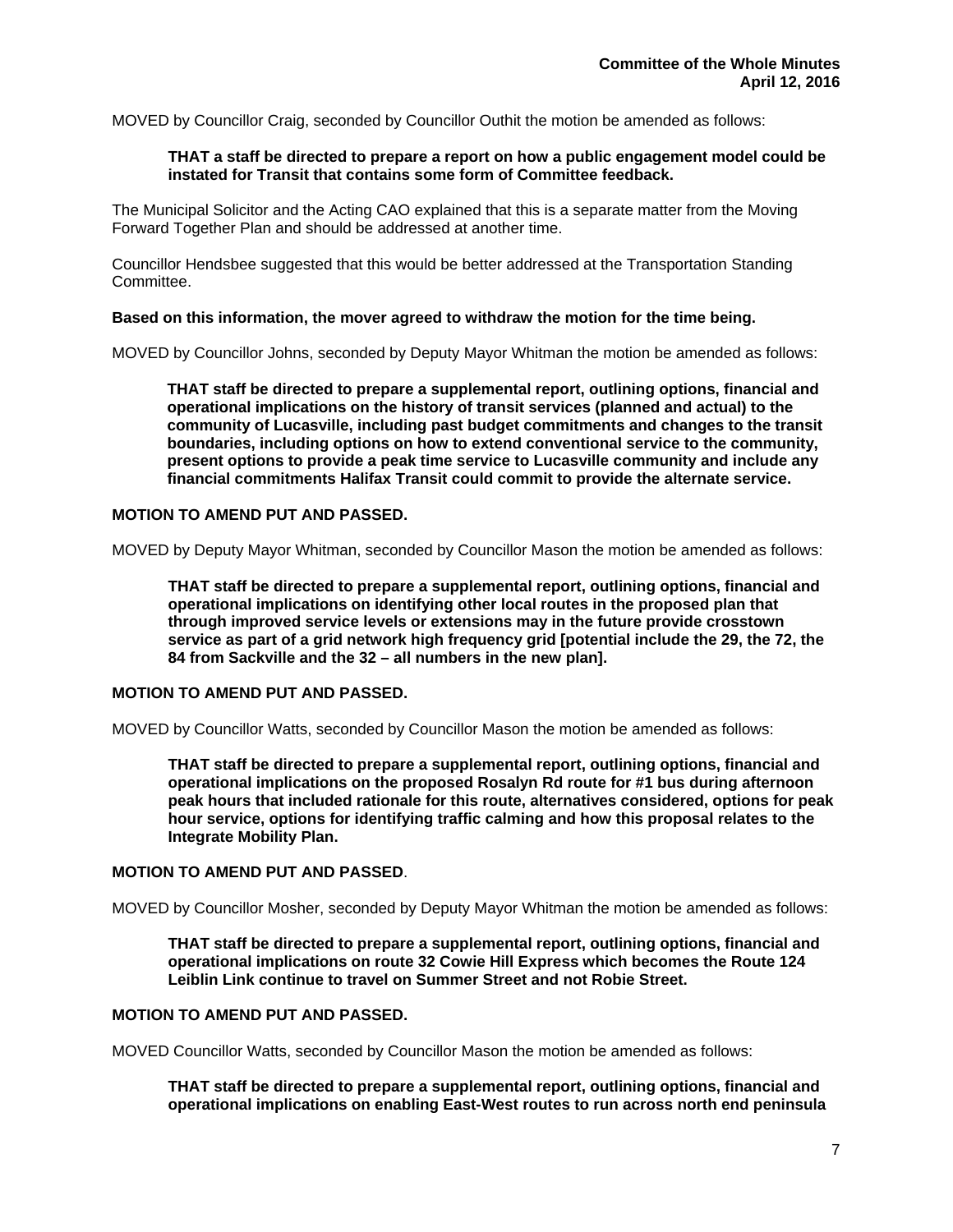**including identifying physical improvements to roads and installation of enhanced shelters at key transfer points in order to allow more riders convenience connections from Bayers Road and Mumford terminals to Barrington Street.** 

## **MOTION TO AMEND PUT AND PASSED.**

Councillor McCluskey commented that a bus shelter is needed on Baker drive,

The main motion as amended now reads:

That Halifax Regional Council:

- 1. Approve the 2016/2017 Halifax Transit Annual Service Plan;
- 2. Approve the Moving Forward Together Plan as the strategic direction for the growth and development of the Halifax Transit network, with the following corrections (and as outlined in the handout entitled "Omissions/Clarifications to Plan"):
	- a) Amend the Route 1 Spring Garden description found in Attachment A, Appendix B, page B1 to reflect two way transit service on Gottingen Street, as shown on map in Appendix A;
	- b) Amend the Route 4 Lacewood description found in Attachment A, Appendix B, page B2 to reflect routing as shown on map in Appendix A;
	- c) Remove Table 6 Level of Service Guidelines found on Attachment A, Section 3.6, page 45; and
	- d) Include a new table to summarize the service spans and frequencies of ferry routes on Attachment A, Appendix D, page D-1.
- 3. Approve the Moving Forward Principles as the guiding principles for Halifax Transit over the life of the Moving Forward Together Plan;
- 4. Direct staff to prepare for implementation of the future transit network as described in the Plan and Appendix A Network Maps (attachment B of the staff report dated March 9, 2016); and
- 5. Adopt the Performance Measures, including the Ridership Guidelines, as described in Part 6 of the Moving Forward Together Plan (attachment B of the staff report dated March 9, 2016).
- 6. That staff be directed to prepare a supplemental report, outlining options, financial and operational implications on the following transit matters, identified at the Committee of the Whole meeting, on April 12, 2016:
	- a. Options providing the residents of Eastern Passage/Cow Bay transit service to Cole Harbour and possibly continuing to Portland Hills terminal.
	- b. Consider leaving the Purcell's Cove bus route 15 service as is.
	- c. Extension of a portion of the airport route (320), to service the community of Fall River as part of its regular route.
	- d. Consider that the proposed link into Cole Harbour be implemented prior to 2021.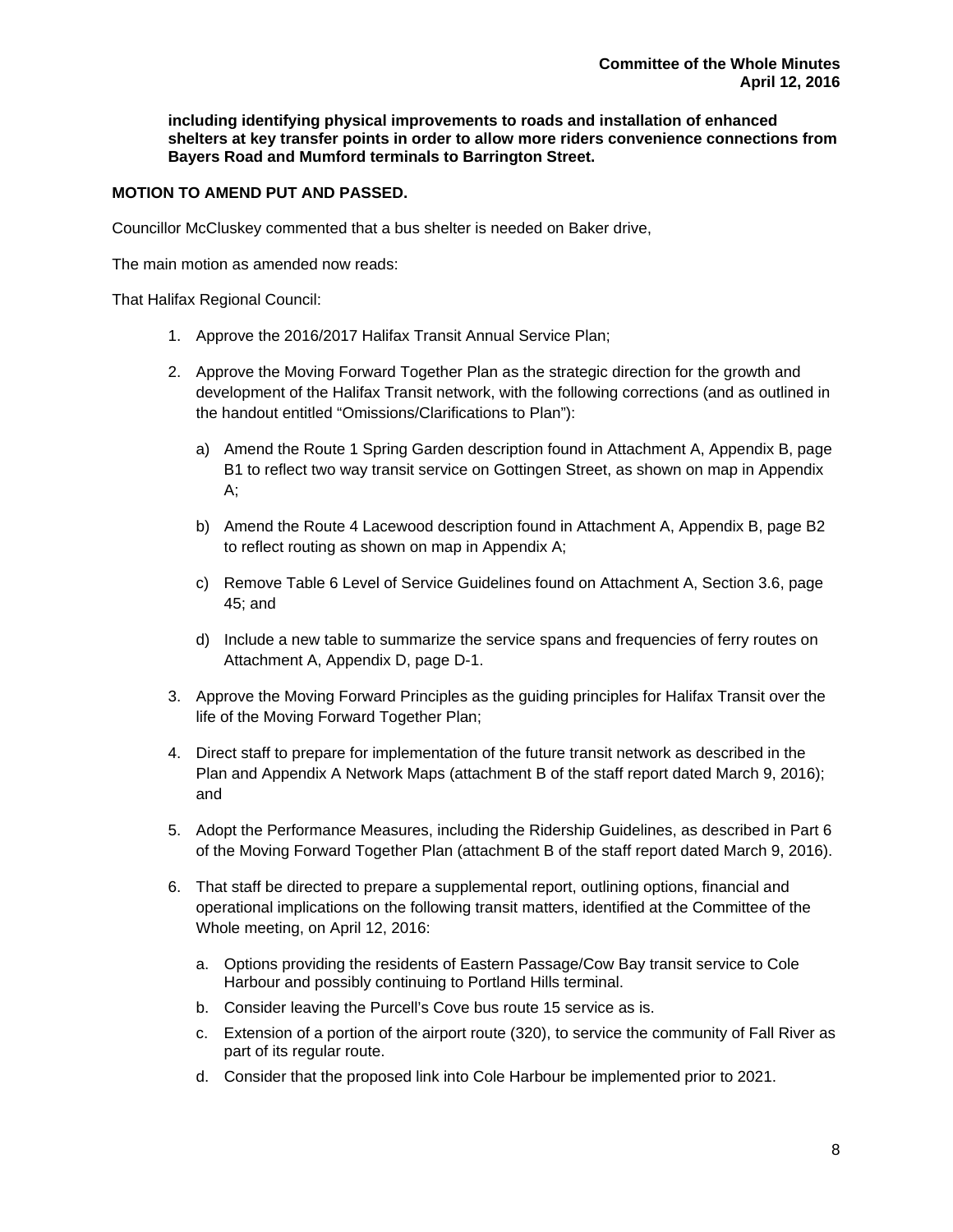- e. Consider that the route numbers associated with the bus routes in North Preston and Cherry Brook remain as is.
- f. Consider the proposed alternate Route 370 (Porters Lake) as identified in the Map distributed by Councillor Hendsbee at the Committee of the Whole meeting on April 12, 2016.
- g. Consider the extension of Route 55 and that the following options be evaluated:

i) extend Route 55 to the community of Waverley and return.

ii) extend Route 55 through Waverley to the Fall River Park and Ride.

iii) extend Route 55 through Waverley to Sackville Terminal on Cobequid Road.

- h. Existing Route 6 Quinpool be retained as is.
- i. Extend Hammonds Plains buses to Tantallon and Tantallon buses to Hammonds Plains, Peggy's Cove and Hubbards.
- j. Determine how the proposed Route 93, (Bedford), which goes through the Nottingham Community, could be expanded to service residents in the area surrounding the Sunnyside Mall and Bedford Place Mall.
- k. Determine whether the Sambro Community Transit Route 402 could be removed.
- l. Examine continuing with proposed #10 on the current route #10 on Inglis and Beaufort.
- m. Extending local bus service, such as proposed route 24, to provide service to the Joseph Howe Manor, the seniors residence located at 5515 Victoria Road.
- n. Consider the detailed report submitted by the Main Street BID as distributed at the COW meeting of April 12, 2016, with respect to adopting its recommendation for Route 63, 68, Route 55, and Route 401.
- o. Consider the Greater Burnside Business Association communication April 8, 2016 to not locate the bus terminal at Wright Avenue and Akerley Blvd. and locate it at or near the Dartmouth 4 Pad.
- p. Consider an amendment (or addition ) of a bus corridor route running North South in Dartmouth connecting Burnside, Highfield Terminal, Bridge Terminal, Downtown Dartmouth and Woodside, to improve regional connections to these locations and also make it easier to travel within Dartmouth.
- q. Consider extending service for routes associated with the service industry Downtown areas – Scotia Square/Alderney Gate and Dartmouth Crossing to coincide with working hours.
- r. Consider extending existing Route 5 (which becomes 26 Springvale Avenue) continue beyond Mumford to downtown and not terminate at the Mumford Terminal.
- s. Provide a history of transit services (planned and actual) to the community of Lucasville, including past budget commitments and changes to the transit boundaries, including options on how to extend conventional service to the community, present options to provide a peak time service to Lucasville community and include any financial commitments Halifax Transit could commit to provide the alternate service.
- t. Identify other local routes in the proposed plan that through improved service levels or extensions may in the future provide crosstown service as part of a grid network high frequency grid [Potentials include the 29, the 72, the 84 from Sackville and the 32 – all numbers in the new plan].
- u. Implications of the proposed Roslyn Rd route for #1 bus during afternoon peak hours that included rationale for this route, alternatives considered, options for peak hour service, options for identifying traffic calming and how this proposal relates to the Integrated Mobility Plan.